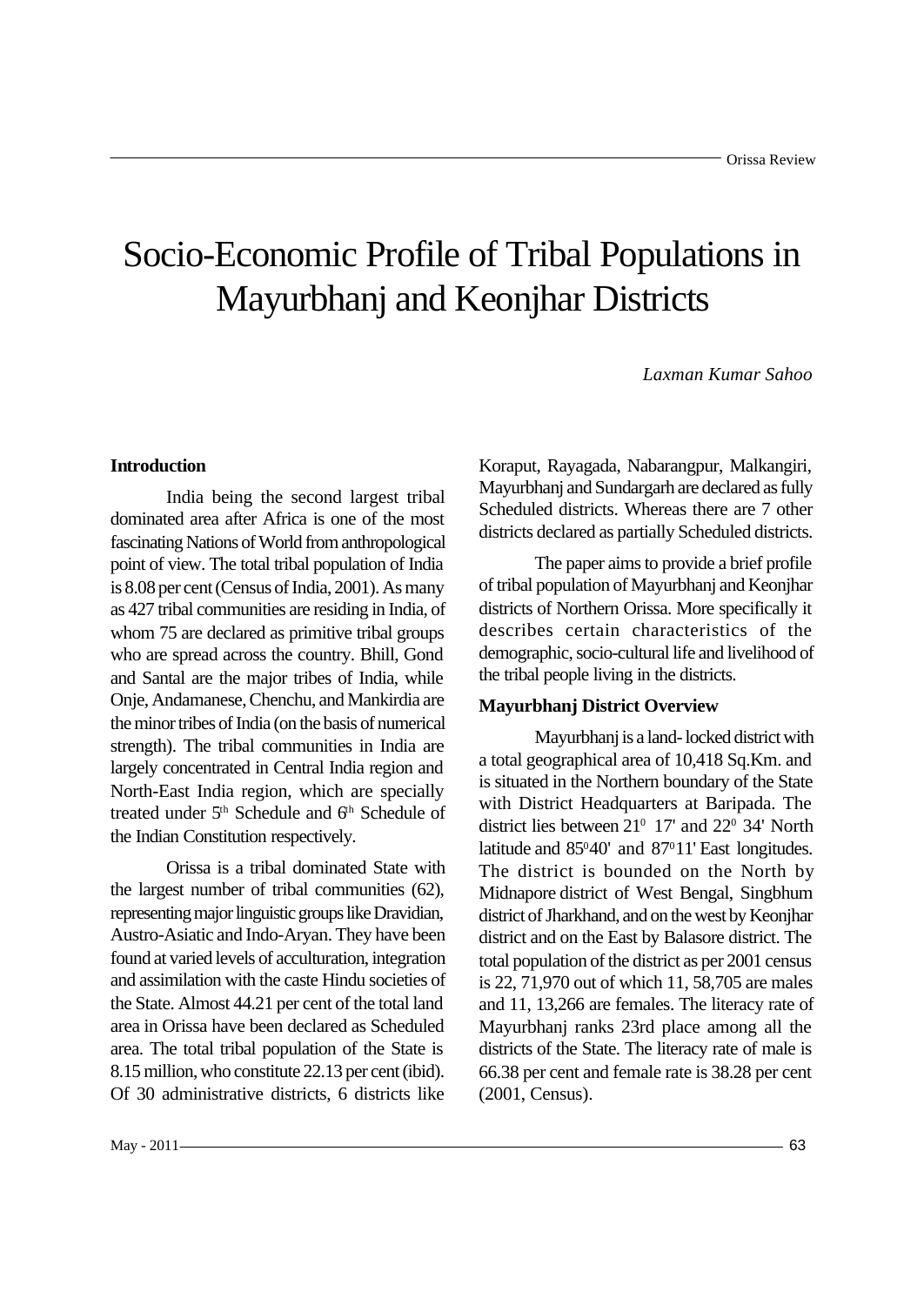### Orissa Review

The district is unique in size, having Similipal Biosphere Reserve, large tribal population and their unique culture, famous Chhau Folk dance, rich archaeological evidence and so on.

## **Tribal Profile of the District**

Mayurbhanj is one of the tribal dominated districts of Orissa, which has been declared as the fully Scheduled district of the State. With four Sub-divisions Baripada and Kaptipada are the part of the plain areas and Bamanghati and Panchapirha are the hilly tribal dominated region of the district. Out of 26 Blocks the tribals are more concentrated in Udala, Khunta, Bijatala, Jamda, and Baripada Blocks where the population varies from 70 per cent to 80 per cent of the total population of respective Blocks. The tribes constitute 56.6 per cent of total population of the district, though the population of Mayurbhanj is only 6 per cent of the State's total population (Table 1 and 3)**.**

## **Table 1: Block-wise distribution of ST population in Mayurbhanj District**

| SI<br>No | <b>Block</b> | Total<br><b>Population</b> | SТ<br>population | per cent<br>of ST<br>Popula-<br>tion |  |
|----------|--------------|----------------------------|------------------|--------------------------------------|--|
|          | Bahalda      | 75,842                     | 42,679           | 56.27                                |  |
| 2        | Bangiriposi  | 91,603                     | 62,151           | 67.84                                |  |
|          | Barasahi     | 1,30,850                   | 63,883           | 48.82                                |  |

| 4  | Baripada           | 60,341   | 43,284 | 71.73 |
|----|--------------------|----------|--------|-------|
| 5  | Betnati            | 1,28,908 | 52,122 | 40.43 |
| 6  | Bijatola           | 58,174   | 44,567 | 76.6  |
| 7  | <b>Bisoi</b>       | 66,724   | 45,266 | 67,84 |
| 8  | Gopabandhu         |          |        |       |
|    | nagar              | 66,309   | 35,665 | 53.78 |
| 9  | Jamda              | 55,801   | 41,198 | 73.83 |
| 10 | Jashipur           | 88,845   | 59,888 | 67.4  |
| 11 | Karanjia           | 81,390   | 50,527 | 62.06 |
| 12 | Kaptipada          | 1,26,371 | 80,347 | 63.58 |
| 13 | Khunta             | 68,528   | 53,577 | 78.18 |
| 14 | Kuliana            | 88,647   | 58,522 | 66.01 |
| 15 | Kusumi             | 82,188   | 52,146 | 63.44 |
| 16 | Morada             | 94,632   | 39,874 | 42.13 |
| 17 | Raruan             | 59,041   | 29,914 | 50.66 |
| 18 | Rairangpur         | 56,056   | 29,943 | 53.41 |
| 19 | Rash-              |          |        |       |
|    | gobindpur          | 83,632   | 44,764 | 53.52 |
| 20 | Saraskana          | 89,374   | 50,770 | 56.8  |
| 21 | Shamakhunta        | 70,889   | 45,641 | 64.38 |
| 22 | Suliapada          | 92,108   | 26,666 | 28.95 |
| 23 | Sukruli            | 52,239   | 27,551 | 52.74 |
| 24 | Thakurmunda 90,115 |          | 57,034 | 63.29 |
| 25 | Tiring             | 48,556   | 26,231 | 54.02 |
| 26 | Udala              | 66,857   | 49,086 | 73.41 |
|    |                    |          |        |       |

*Source: Census 2001*

#### **Table 3: An overview of Tribal Demography in Mayurbhanj District**

| <b>Population in million</b> |           | Literacy           |              | <b>Female literacy</b> |              | <b>Inhabiting</b> | <b>Inhabiting</b> | No. of STs No. of PTGs Numerically<br><b>Major Tribe</b> |        |
|------------------------------|-----------|--------------------|--------------|------------------------|--------------|-------------------|-------------------|----------------------------------------------------------|--------|
| <b>Total</b>                 | <b>ST</b> | per cent<br>of STs | <b>Total</b> | <b>STs</b>             | <b>Total</b> | STs               |                   |                                                          |        |
| 2.22                         | 1.26      | 56.6               | 47.37        | 38.8                   | 37.84        | 23.51             | 30                |                                                          | Santal |

**Source:** Tribes in Orissa at a Glance, 2008, SCSTRTI.

64

- May - 2011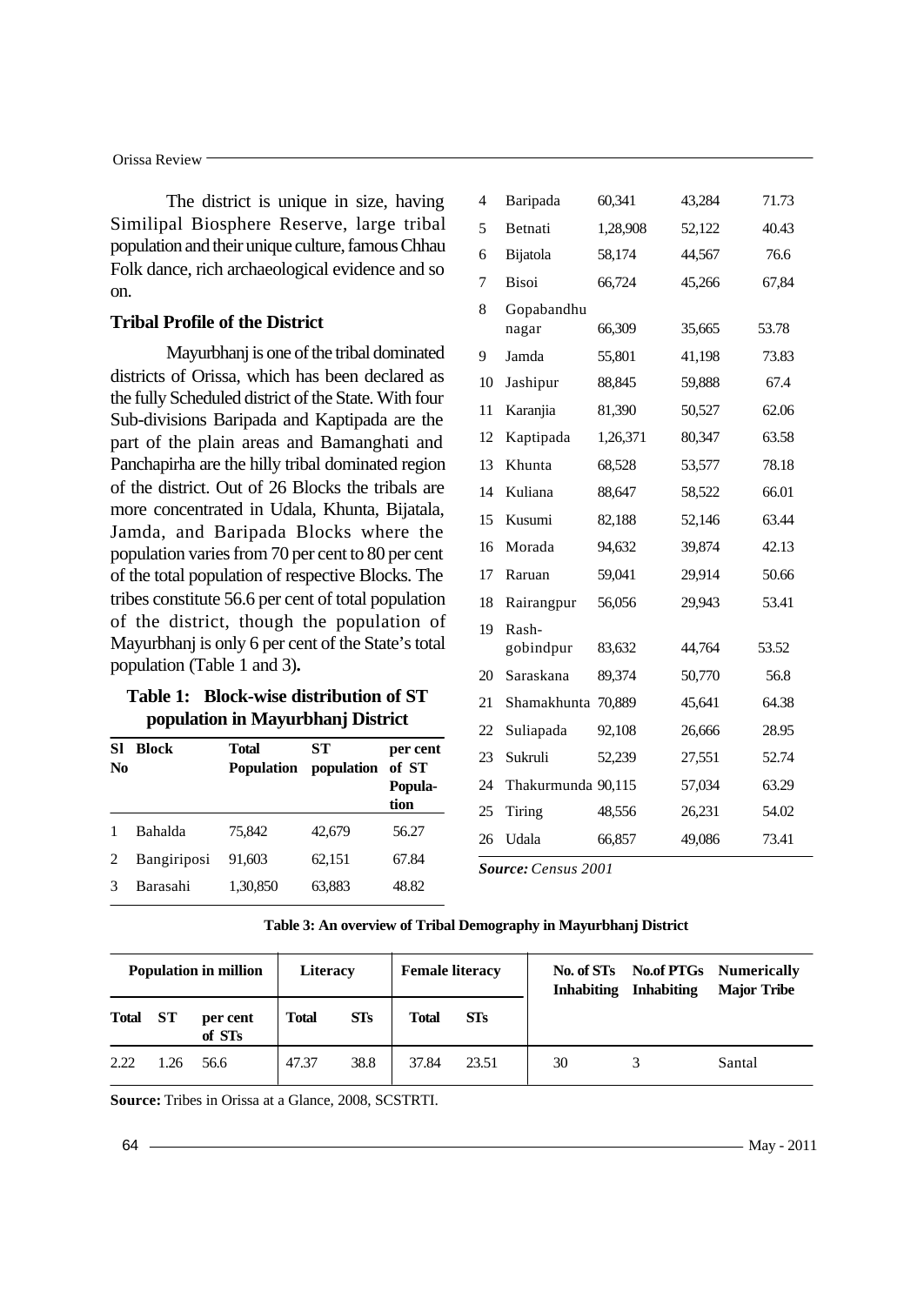| <b>S1</b><br>No | Municipality<br>/ Urban & NAC | <b>Total</b> | ST<br><b>Population Population</b> | Per cent<br>of ST<br>Popula-<br>tion |
|-----------------|-------------------------------|--------------|------------------------------------|--------------------------------------|
| 1               | Baripada<br>(Urban)           | 1,00,651     | 15,712                             | 15.61                                |
| 2               | Karanjia<br>(NAC)             | 21,441       | 5,638                              | 26.29                                |
| 3               | Rairangpur<br>(NAC)           | 21,896       | 3,827                              | 17.47                                |
| 4               | Udala (NAC)                   | 11,712       | 2,699                              | 23.04                                |

**Table 2: Municipality / Urban and NAC- wise ST population in Mayurbhanj District**

*Source: Census 2001*

According to 2001 census Mayurbhanj houses 30 tribes. The major tribes inhabiting in Mayurbhanj are Santal, Kolha, Bathudi, Bhumij, Munda, Gond, Saunti, Hill Kharia, Mahali and the minor tribes are Mankirdia, Lodha, Kol, Kisan, Baiga, Holva (on numerical strength basis).

**Table 4: Major Tribal population concentration in Eight Blocks**

| Name of the<br><b>Block</b> | Total<br>population | SТ<br>population | per cent<br>of ST |
|-----------------------------|---------------------|------------------|-------------------|
| Banspal                     | 85133               | 66829            | 79.50             |
| Champua                     | 100684              | 45542            | 45.21             |
| Harichandanpur 121515       |                     | 66080            | 54.38             |
| Joda                        | 103188              | 62060            | 60.14             |
| Jhumpura                    | 97726               | 48208            | 45.21             |
| Telkoi                      | 86498               | 44518            | 51.47             |
| Sadar                       | 136749              | 67446            | 49.32             |
| Ghatgaon                    | 102223              | 63712            | 62.32             |

**Source:** Census 2001

Linguistically Austric and the Indo-Aryan language groups are dominated in tribal population of Mayurbhanj. Tribal communities like Santal, Munda, Ho, Hill Kharia, Oraon, Mahali, Kol, Bhumij speak their own language. Rest of the tribal communities of the district are speaking

Oriya and mixture of languages. In Orissa, four tribal communities developed their own script out of which two tribal communities are inhabiting in Mayurbhanj namely Santal and Munda. Santal is the largest tribes of the district scatteredly concentrated all over Mayurbhanj. Their main occupation is agriculture and agricultural labourer. They are very conscious about their identity and culture. Santal is one of the largest and advanced tribes of India too. They developed their own script Olchiki and have been continuing language movement in Eastern India. Mahali is the only tribe well known in Orissa for his bamboo craft making skill.

The Hill Kharia, Birhor (Makirdia) and Lodha are the primitive tribes who deserve special mention in the district. The Kharia and Birhor (Makirdia) are nomadic food-gatherers and hunters concentrated in the hilly area of Similipal in Panchapirha sub-division particularly in Jashipur Block. For their socio-economic development government of Orissa in the year 1987 has established the Hill Kharia and Mankirdia Development Agency at Jashipur. Lodha, another tribal community of Mayurbhanj was labelled as criminal tribe till the revocation of the Criminal Tribes Act, 1962. The livelihood sources of the Lodhas include agriculture, raising silk cocoons, selling fire wood and rope making. Their major concentration is in the Suliapada and Morada Blocks of the district. For their socio-economic development, Government of Orissa in the year 1986 has established Lodha Development Agency which is situated at Morada. The development programmes implemented through Micro-project include soil conservation, horticulture, agriculture, and health services. However, inadequate resource flow to Micro-project affects the quality of services and their adequacy to the community.

For Socio-economic development of tribes of Mayurbhanj four Integrated Tribal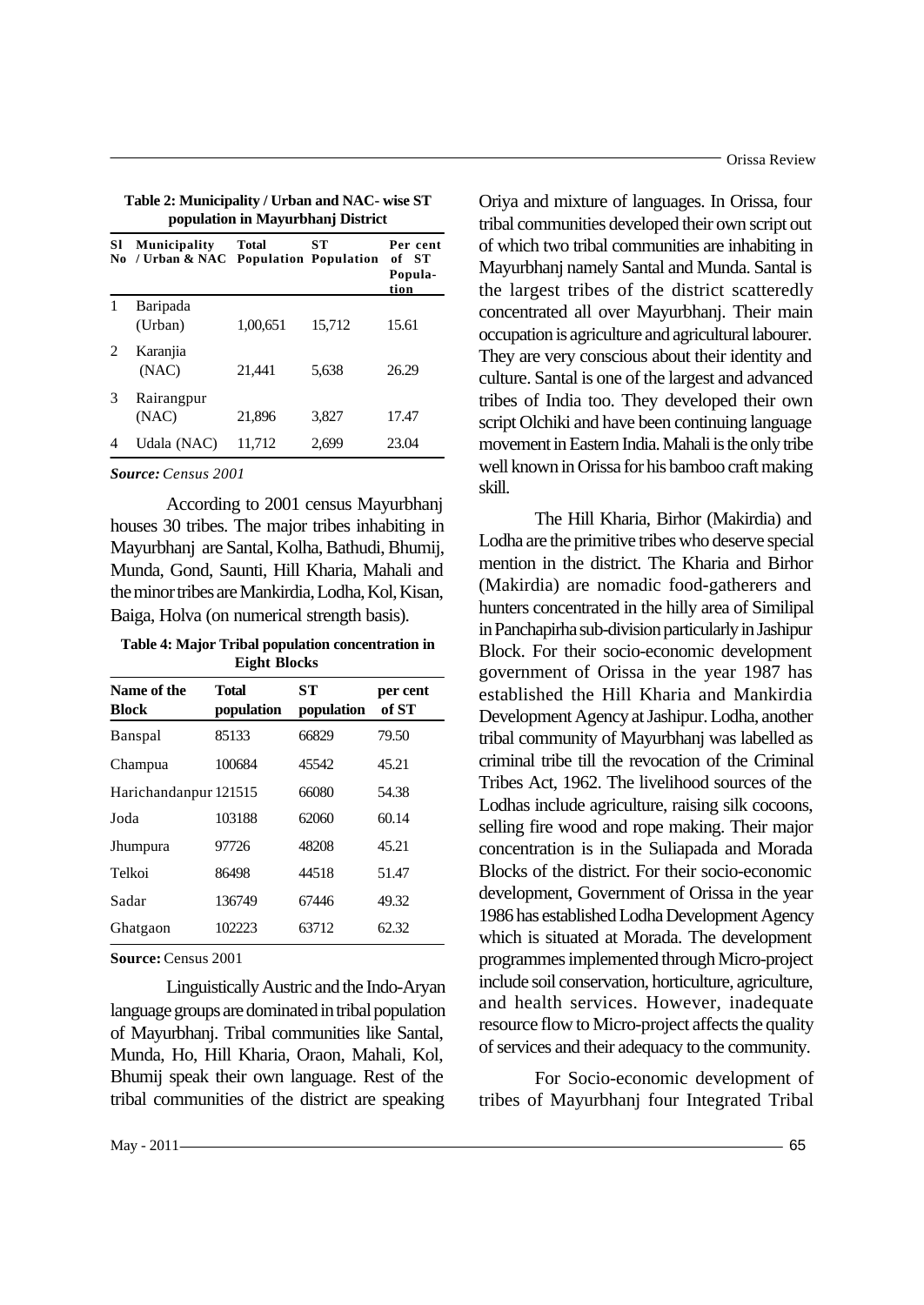| <b>Population in million</b> |     | <b>Literacy</b>    |              | <b>Female literacy</b> |              | No. of STs<br><b>Inhabiting</b> | <b>Inhabiting</b> | <b>No.of PTGs</b> Numerically<br><b>Major Tribe</b> |       |
|------------------------------|-----|--------------------|--------------|------------------------|--------------|---------------------------------|-------------------|-----------------------------------------------------|-------|
| <b>Total</b>                 | ST  | per cent<br>of STs | <b>Total</b> | STs                    | <b>Total</b> | <b>STs</b>                      |                   |                                                     |       |
| 1.56                         | 0.7 | 44.5               | 59.24        | 40.3                   | 46.22        | 25.97                           | 25                |                                                     | Kolha |

**Table 5: An overview of Tribal Demography in Keonjhar District**

**Source:** Tribes in Orissa at a Glance, 2008, SCSTRTI.

Development Agencies are functioning at Baripada, Udala, Karanjia and Rairangapur. The ITDAs as a part of the TSP approach integrated development programmes for the tribal people and whole tribal dominated regions of the district. However, these agencies suffer from various difficulties of staff shortage, lack of adequate fund flow, and functioning of parallel development institutions in these tribal dominated areas. Lack of single line administration and single window fund flow for tribal development in the State has equally affected the tribal development processes in the State.

Politically Mayurbhanj district is having one Lok Sabha seat reserved for Scheduled tribes. Out of nine assembly seats, seven seats are reserved for Scheduled Tribes.

# **Keonjhar District Overview**

The district of Keonjhar is one of the most backward areas of the State. Situated on the northern part of the State, it is surrounded by Jharkhand in the north, Jajpur district in the South, Dhenkanal and Sundargarh in the West, Mayurbhanj and Bhadrak in the East. The district lies between  $35^{\circ}11'$  and  $86^{\circ}22'$  longitude and  $21^{\circ}$  11' N and  $22^{\circ}$  10' N latitudes and situated around 480 feet above the sea level. The district occupies an area of 8303 sq kms out of which about 37.30 per cent of the area i.e. 3100 sq. kms. is covered by forests of northern tropical moist deciduous type. As far as demographic features are concerned disadvantage sections like SCs and STs constitute more than 56 per cent of the total population. The literacy level of the entire district stands at 59.2 per cent and the female literacy rate more particularly tunes to only 46.2 per cent for the entire district. But in case of tribal the literacy rate is mere 24 per cent. The gender gap in education at rural region is 26.6 per cent. Acute poverty is the main reason for illiteracy in rural and tribal areas of the district.

# **Tribal Profile of the District**

The district has a high percentage of tribal population, which is 44.5 per cent of the total population. There are 25 types of tribes residing in the district. Out of 13 Blocks of Keonjhar district Banspal, Champua, Harichandanpur, Joda, Jhumpura, Keonjhar (Sadar Block), Telkoi and Ghatgaon are tribal dominated Blocks and educationally quite backward. Keonjhar, Telkoi, Champua, and Barbil Tehsils are declared as Scheduled areas of the district.

The literacy rate among the tribal people of the district tunes to 40.3 per cent out of which ST male literacy is 38.01 per cent and ST female literacy rate is 25.97 per cent. This shows that tribal communities still lag behind in comparison to other communities of the district in spite of the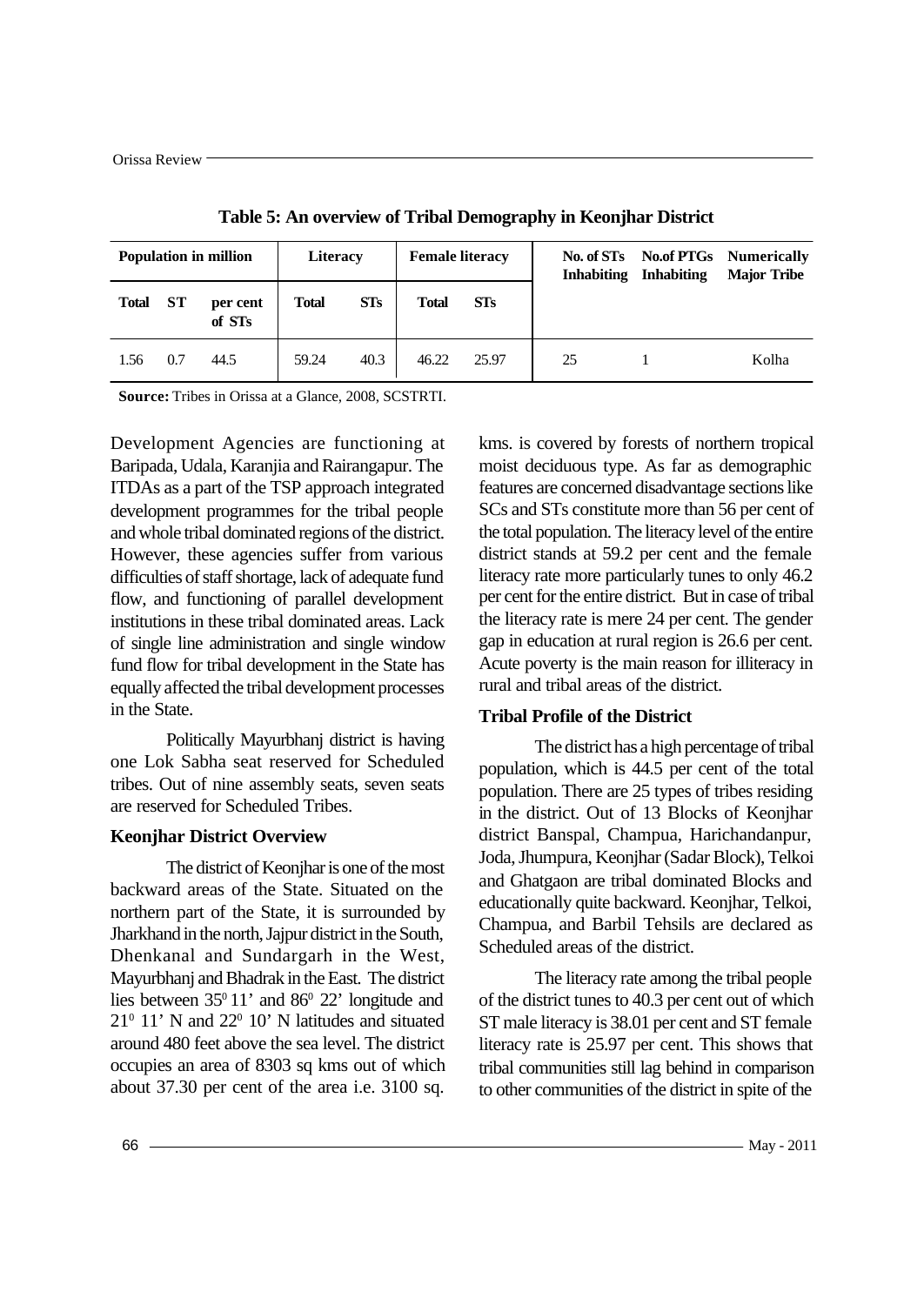fact that government have been taking various development measures for improving the situation.

Linguistically tribal population of Austric and Mundari language groups are dominated in Keonjhar district, which include various tribal communities like Juang, Munda, Kol and Ho, while Bhuiyan tribal community belongs to Indo-Aryan Language group.

Out of thirteen Blocks of Keonjhar eight Blocks are having large percentage of tribal population. The linguistic map of the district shows that all the Blocks are multilingual in varying degrees. The main tribal communities that co-exist and co-operate with Oriya language are Juang, Santali, Ho and Munda. In the Blocks of Harichandanpur and Keonjhar Sadar Oriya language emerges as the major language. In the Blocks of Champua, Joda, Banspal and Jhumpura, Oriya is used as a subsidiary and a supplementary language with tribal language. In Telkoi Block the tribal like Kissan use local Oriya dialect while Munda and Juang use their respective dialect.

Politically Keonjhar district is having one Lok Sabha seat reserved for Scheduled Tribes. Out of six assembly seats, three seats are reserved for Scheduled Tribes.

Juang is the only primitive tribe mostly concentrated in Banspal, Telkoi and Harichandanpur Blocks. They claim themselves to be the autochthons of the area. They classify themselves into two sections, viz. the Thaniya (those who dwell in their original habitation) and the Bhagudiya(those who have moved away to other places).

The Juangs believe that in ancient times they emerged from earth on the hills of Gonasika where the river Baitarani has its source, not far from the village Honda in Keonjhar. In local language the word "Juang" means man. In other words, man emerged from the earth at the same place where the river Baitarani emerged. The Juang also refer to themselves as Patra-Savaras (patra means leaf). By this they mean that they are that branch of the Savara tribe whose members used to dress themselves in leaves.

For socio-economic development of tribal people 2 Integrated Tribal Development Agency (ITDA) in the district are functioning. They are Keonjhar and Champua.

For Juang socio-economic development Government of Orissa in the year 1978 established Juang Development Agency (JDA) at Gonasika from where the micro project have been operating for a cluster of villages largely inhabited by the Juangs. The development activities of the Micro-project are flowing to a cluster of villages largely inhabited by Juangs. However, insignificant flow of funds to the Micro-project influence the service delivery and quality of development impact on the Juangs.

## **Conclusion**

The districts of Mayurbhanj and Keonjhar are known for their rich tribal cultural heritage, mining and mineral resources. Due to development interventions in the form of mining activities, we observe certain changes in the life and livelihood of the Santals and the Bhuiyans in few pockets. These changes are observed in the literacy status, educational achievements and their employment status. But, by and large the benefits of development programmes are yet to reach the tribal population in general. Many time questions are raised but whether the pattern of development so far adopted are in accordance with the tribal people, their cultural need and livelihood requirements ? Whether the State over the time have given adequate attention for the welfare of the tribal communities at large ? Much lately the